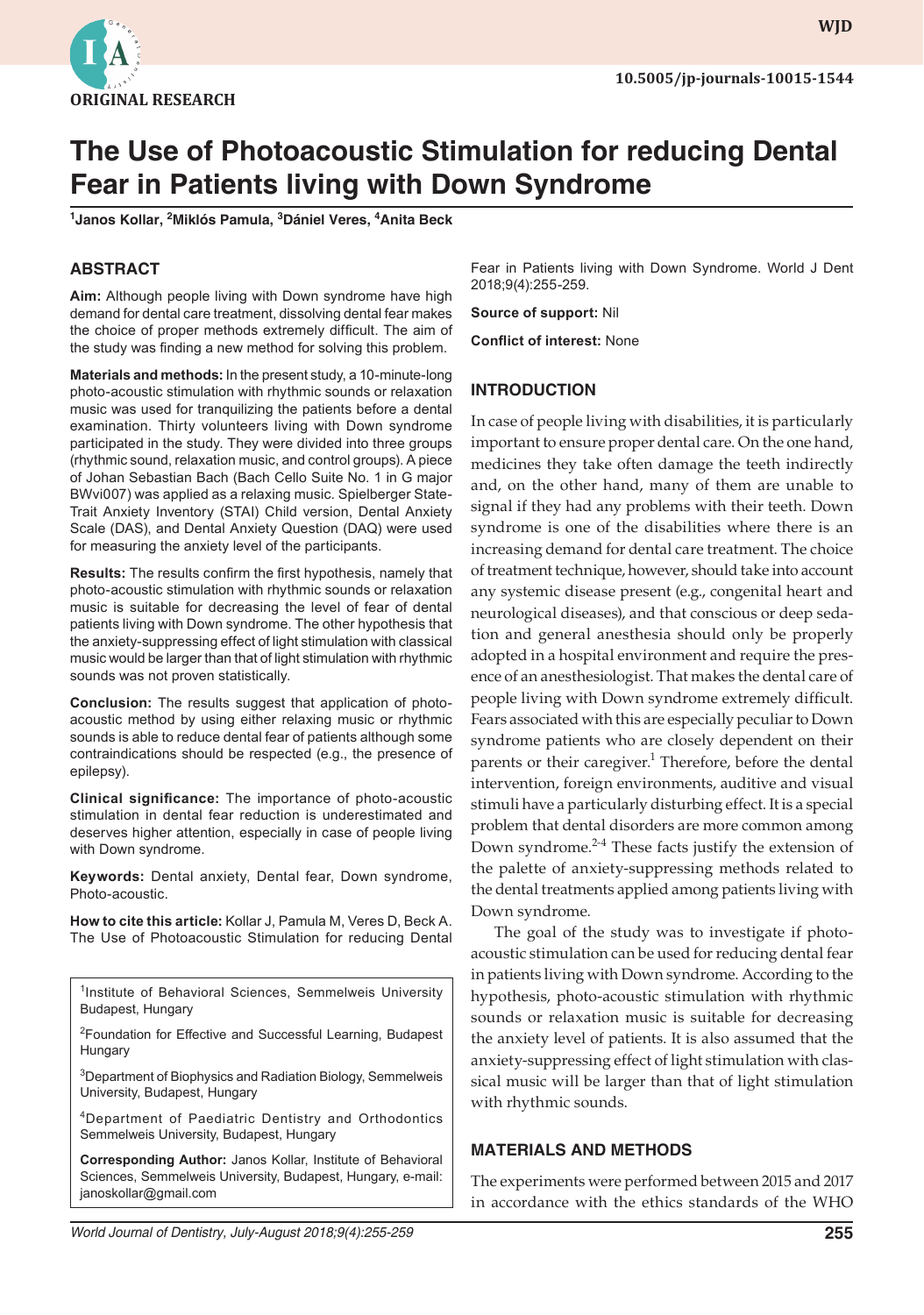Helsinki Declaration (1994). The number of the Ethical Permission is SE TUKEB: 171/2015.

The criteria for being a subject in the experiment were having Down syndrome, being capable of understanding the questions of the questionnaires, and having the capability for giving answers to the questions. Epilepsy was also an excluding criterion because of the possible danger of visually induced seizure. Several Down syndrome patient care organizations were contacted and offered a free dental survey for volunteer patients living with Down syndrome. The volunteers, their caregivers, and the patients' parents were informed properly in written form about the aim and process of the experiment. If they decided to participate in the experiment, they signed a consent statement. Forty volunteers applied for the examination. Two volunteers were filtered out because of extreme STAI-T-C and background scale values and eight volunteers were not able to fill the tests out because they did not understand the questions. Finally, 30 Down syndrome patients participated in the study. They were divided into three groups (10 participants per group). Two experimental groups were applied, and one group served as a control. In the first experimental group, rhythmic "bleep" sounds were used with the photo stimulation. In the second experimental group, the first three parts of a Bach cello suite (Bach Cello Suite No. 1 in G major BWvi007, length: 10 minutes) were chosen, since the relaxation effect of Bach's music is already experimentally proven<sup>5</sup> and the length of the work presumably did not burden the attention of the patients too much. The audiovisual stimulation (Avs) eyeglasses (Goggle, Ganzframe, etc.) are usually closed, so they do not support using them with open eye. Transparent glasses are recommended when working with small children or anxious people. In present study, transparent glasses were used providing the opportunity for reducing the brightness ensuring a more secured feeling for the user. Proteus advanced light sound stimulation system was used that is commercially available (Fig. 1). It was possible to edit the target frequency and the period of the photo-acoustic sessions. Instead of the built-in sessions, slow ones were used to provide a pleasant experience for those who have not used the Avs device before. When music was used instead of rhythmic sounds, the participants were listening to the music of Bach through an iPod. The visual stimulation in both groups (visual stimulation with rhythmic sounds and visual stimulation with music) had the same frequency, namely 10 Hz. The total length of the sessions was 10 minutes in each of the groups. During an Avs session, the rhythm of stimulating light and sound impulses were changing. In case of a relaxation program, it started from a wakeful, beta range and then slowed down. Depending on the



**Fig. 1:** Proteus advanced light sound stimulation system. Manufacturer: the MindPlace Company (PO Box 833, 50 Timber Lane, Eastsound, WA 98245)

slowdown intensity and session length, after a few minutes, it reached the target frequency in the alpha range and it stayed there. Approaching the end of the session, leaving the target frequency it was accelerating to an awake state and reached an awake state in beta range.

## **Measurement Methods**

- State and trait anxiety of the patents were measured by Spielberger STAI child version (STAI-S-C and  $STAT-C$ <sup>6</sup> suitable for the study of larger children or persons whose mental performance is less than adequate for responding to the questions of the adult test. Based on the results of STAI-T-C, patients of abnormally high anxiety level were supposed to be excluded (finally, there were no such participants, so nobody had to be excluded from the research).
- Dental Anxiety Scale<sup>7</sup>: The scale measures the level of dental fear despite the "anxiety" word in its name.
- Dental Anxiety Question<sup>8</sup>: It consists of only one question: "Are you afraid of going to the dentist?"
- Background Scale: Fábián et al<sup>9,10</sup> revised and altered some questions that appeared in the early version of the DAS and created a new scale. The subject's ideas were measured on a 5-point scale as to what people think about the strength of the dental fears of their mother, father, sister, and friend.

# **Experimental Arrangement**

In group I (pulsating sine experimental group—PSEG) after 10 minutes of 10 Hz target-focused light-tone stimulation session with flashing lights and pulsating sine sound, the clients underwent a dental examination. In group II (Bach experimental group—BEG), the clients were listening a 10-minute-long 10 Hz target-focused light-tone stimulation session in which the pulsating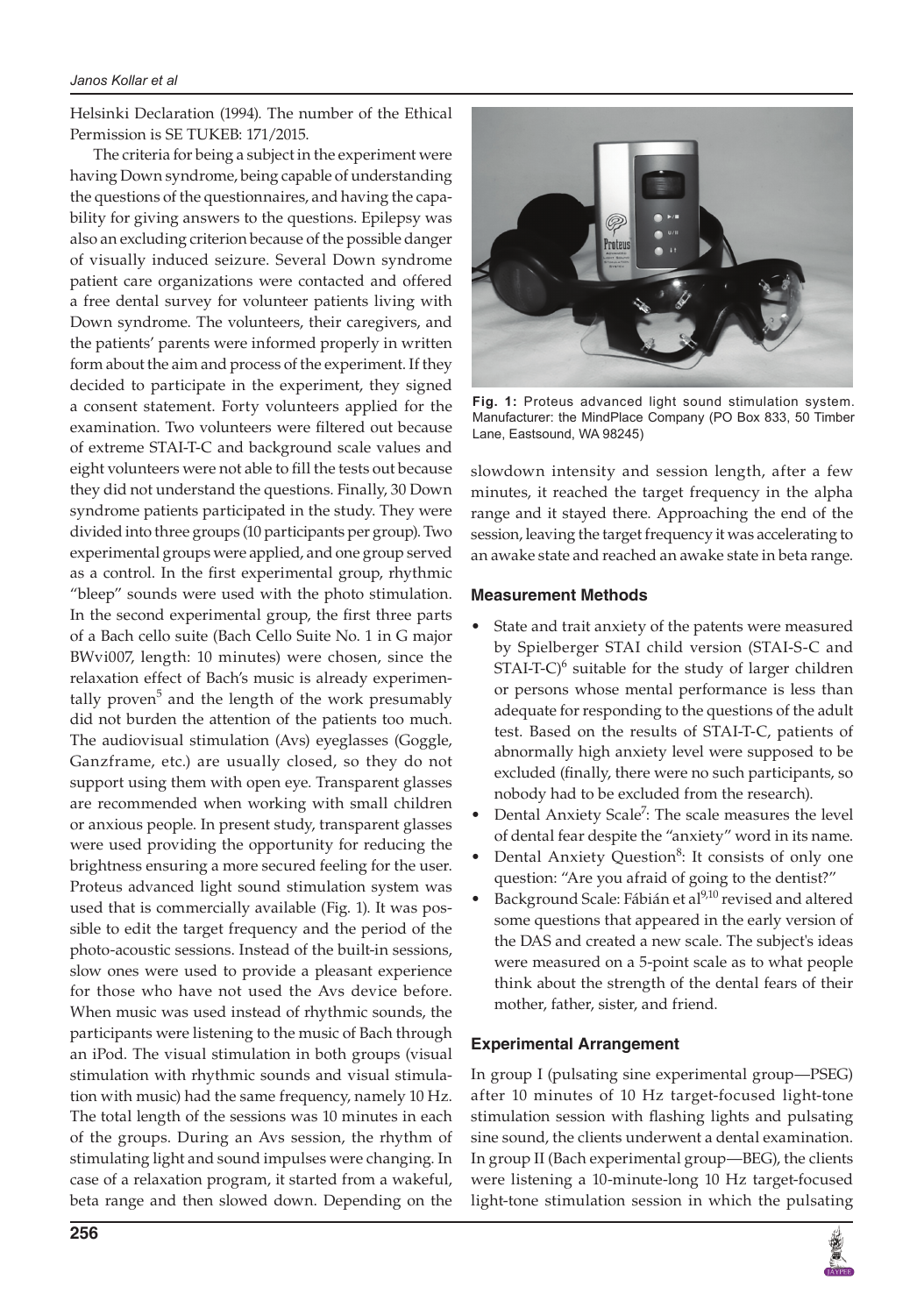sounds was substituted by the selected Bach Cello Suite (No. 1 in G major BWvi007). It was followed by a dental examination. In group III (control group—CG), the experimental subjects underwent a dental examination without photo-acoustic treatment. The STAI-S-C, STAI-T-C, DAS, DAQ, and Background Scale questionnaires were taken before and STAI-S-C, DAS, and DAQ questionnaires were taken again after the dental examination in all groups.

Total scores of the different questionnaires were used in the statistical analysis. Because of the small sample size, interval scaled and not normally distributed variables, Fisher–Pitman exact permutation tests for paired replicates were performed to compare the scores of scales before and after the dental examination. Stata (Stata/IC 15.0, StataCorp LLC, Texas, USA; permtest1 command) $^{11}$ was used for the analysis. Multiplicity correction was not applied for not reducing the statistical power at the cost of increasing the probability of first-type error.

#### **RESULTS**

The number of answers processed strongly depended on the mental level of the participants. Some answers were not processable since some people living with Down syndrome could not understand the meaning of words. Thus, the sample size was different regarding each scale as it can be seen in Table 1.

The changes in results of STAI-S-C, DAQ, and DAS scales were analyzed. In the PSEG group, the results of STAI-S-C, DAQ, and DAS questionnaires showed reduction after examination, and these changes were statistically significant. Descriptive statistical values, confidence

**Table 1:** Changes in DAS, DAQ, and STAI-S-C in CG, BEG, and PSEG

|                                                 |                                                          | СG     | <b>BEG</b> | PSEG        |
|-------------------------------------------------|----------------------------------------------------------|--------|------------|-------------|
| Change in<br><b>DAS</b>                         | Sample size                                              | 5      | 11         | 10          |
|                                                 | Mean                                                     | 1.6    | 1.8        | 4.5         |
|                                                 | Median                                                   | 2      | 0          | 3.5         |
|                                                 | <b>SD</b>                                                | 3.5    | 4.3        | 5.3         |
|                                                 | 95% CI of mean $-2.8$ to 6.0 $-1.1$ to 4.7               |        |            | 0.7 to 8.3  |
|                                                 | р                                                        | 0.3750 | 0.2266     | 0.0273      |
| Change in<br>DAQ                                | Sample size                                              | 5      | 10         | 8           |
|                                                 | Mean                                                     | 2.6    | 0.9        | 2.5         |
|                                                 | Median                                                   | 2      | 0          | 1.5         |
|                                                 | SD                                                       | 2.3    | 2.6        | 3.1         |
|                                                 | 95% CI of mean $-0.3$ to 5.5 $-1.0$ to 2.8 $-0.1$ to 5.1 |        |            |             |
|                                                 | р                                                        | 0.1250 | 0.4063     | 0.0313      |
| Change in<br>STAI-S-C                           | Sample size                                              | 4      | 5          | 8           |
|                                                 | Mean                                                     | $-1.5$ | 7.8        | 7.75        |
|                                                 | Median                                                   | $-1$   | 10         | 7.5         |
|                                                 | SD                                                       | 1.9    | 6.3        | 7.7         |
|                                                 | 95% CI of mean -4.5 to 1.5                               |        | 0 to 15.6  | 1.3 to 14.2 |
|                                                 | р                                                        | 1.0000 | 0.0625     | 0.0391      |
| SD: Standard deviation; CI: Confidence interval |                                                          |        |            |             |

*World Journal of Dentistry, July-August 2018;9(4):255-259* **257**

*Photoacoustic Stimulation for reducing Dental Fear in Patients*

intervals of mean, and Fisher-Pitman p-values for differences before and after examination are shown in Table 1, while the changes in STAI-C, DAQ, and DAS are shown in Graphs 1 to 3 respectively.

In BEG, a remarkable change could only be observed on the STAI-C scale, but there was no statistical evidence regarding anxiety change because of the small sample size. The changes in DAQ and DAS values were small and not significant.

#### **DISCUSSION**

Several attempts were made for reducing the level of fear against dentists. Melamed et  $al<sup>12</sup>$  used video films and experienced that children who viewed a videotape demonstration of a peer model coping with dental procedures showed significantly fewer fear-related disruptive behaviors during restoration of lesions. Bernstein and Kleinknecht<sup>13</sup> used multiple approaches including



**Graph 1:** Change in STAI-C in CG, BEG, and PSEG. The boxplots show median values with quartiles, minimum, and maximum



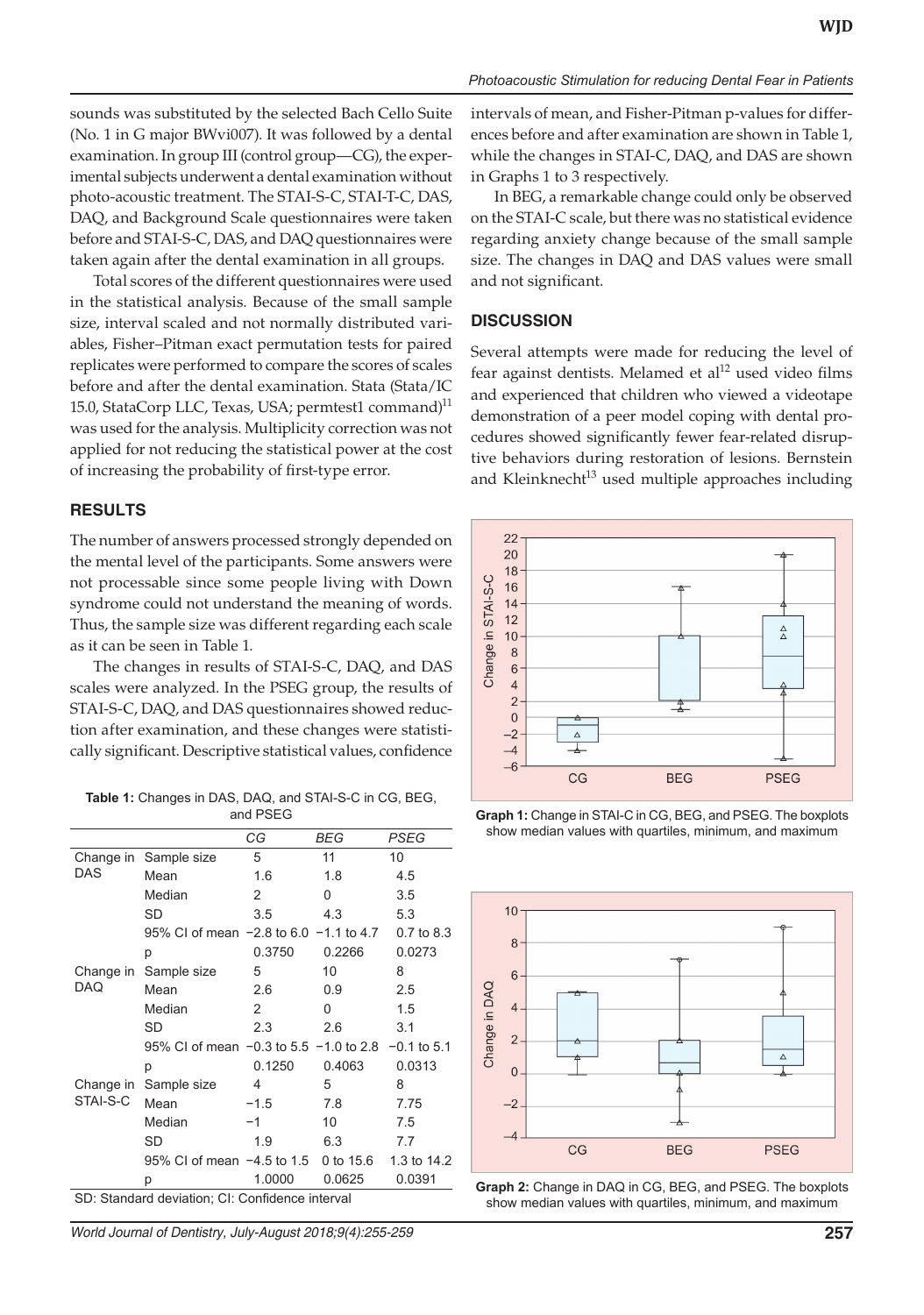

**Graph 3:** In the control group, DAQ and DAS values showed small decrease, while STAI-S-C increased after the examination. The changes were not relevant, and there was no statistical evidence (at 5% significance level) for the changes in this group

systematic desensitization, symbolic modeling by applying a videotape recording and participant modeling; nevertheless, they could not find statistically significant outcome differences among treatment groups, although all of them reported significant reduction in state anxiety and expected pain. Lundgren et al $14$  applied both relaxation and cognitive therapies for fear reduction and they ascertained that patients with different fear etiologies or response styles benefit differentially from such two types of treatments. Schwamburger et  $al^{15}$  call the attention to the adverse effects (infiltration) of conscious sedation and suggested to use moderate sedation provided by general dentists and periodontists. Isik et al<sup>16</sup> evaluated the effectiveness of binaural beats, namely an auditory illusion perceived when two different pure-tone sine waves were presented one to each ear at a steady intensity and frequency, and found such treatment useful in reducing preoperative anxiety in dentistry. Since people living with Down syndrome need special care and attention, the methods mentioned above can be used only in very special cases when the clients both physically and mentally are capable of participating in a fear reduction treatment. Providing a program that can be generally applied for them, a very special intervention needed to be worked out taking into consideration the mental capacity of the patients.

Fábián and Fábián $^{17}$  discovered that photo-acoustic stimulation is useful to eliminate simple anxiety, and to reduce salivary secretion in the oral cavity. It can relax the body by providing a powerful stimulation of the central nervous system. They successfully combined photoacoustic stimulation with hypnotic techniques for treating orofacial psychogenic symptoms and denture intolerance. Balint et al<sup>18</sup> used modified photo-acoustic stimulation technique in the explorative part of the psychotherapy

of atypical orofacial pain patients. The conclusion was that modified technique advantageously speeded up the therapeutic process; nevertheless, they did not test their method on people living with disabilities.

The advantageous effect of audiovisual stimulation in fear reduction has already been proven by some studies.<sup>17,19,20</sup> Such favorable effects can be evoked by using rhythmic sounds or relaxation music with light stimulation. According to studies, $2<sup>1</sup>$  no acoustic stimulation without visual effects has significant anxiolytic effects, so it was worth adding visual stimuli. The editing capability of commercially available light-sound stimulation devices is of particular importance to people with disabilities, as this allows flexible adaptation to individual, atypical needs. The favorable effect of classical music on fear and anxiety reduction has also been proven several times.<sup>22-25</sup> The relaxation effect of light stimulation used with classical music offers remarkable opportunities.26-28 The present research was expected to expand the range of such studies. Summarizing the above findings, photo-acoustic stimulation applying sound effects or classical music was a reasonable solution for testing the method on people living with Down syndrome.

Based on the results of STAI-C data, the first hypothesis was confirmed, namely that photo-acoustic stimulation with rhythmic sounds or relaxation music is suitable for decreasing the level of fear of patients living with Down syndrome. The other hypothesis regarding that anxiety-suppressing effect of light stimulation with classical music would be larger than that of light stimulation with rhythmic sounds was not proven statistically. Probably, another study should be implemented involving more participants for gaining more exact data.

#### **CONCLUSION**

The most important finding of the present study was that photo-acoustic stimulation accompanied by relaxing music of rhythmic sounds is suitable for dental fear reduction in people living with Down syndrome. Based on the results of the study, the application of photoacoustic method by using either relaxing music or rhythmic sounds is to be considered for reducing dental fear of people living with Down syndrome, although some contraindications should be respected (e.g., the presence of epilepsy). The study did not compare its results with conscious or deep sedation and general anesthesia study groups and underwent dental examination alone. This is a limitation of the study. It should be also emphasized that it was just a pilot study and the sample was too small and thus the data of this study are preliminary ones and further clinical studies are needed for the proper evaluation of the method.